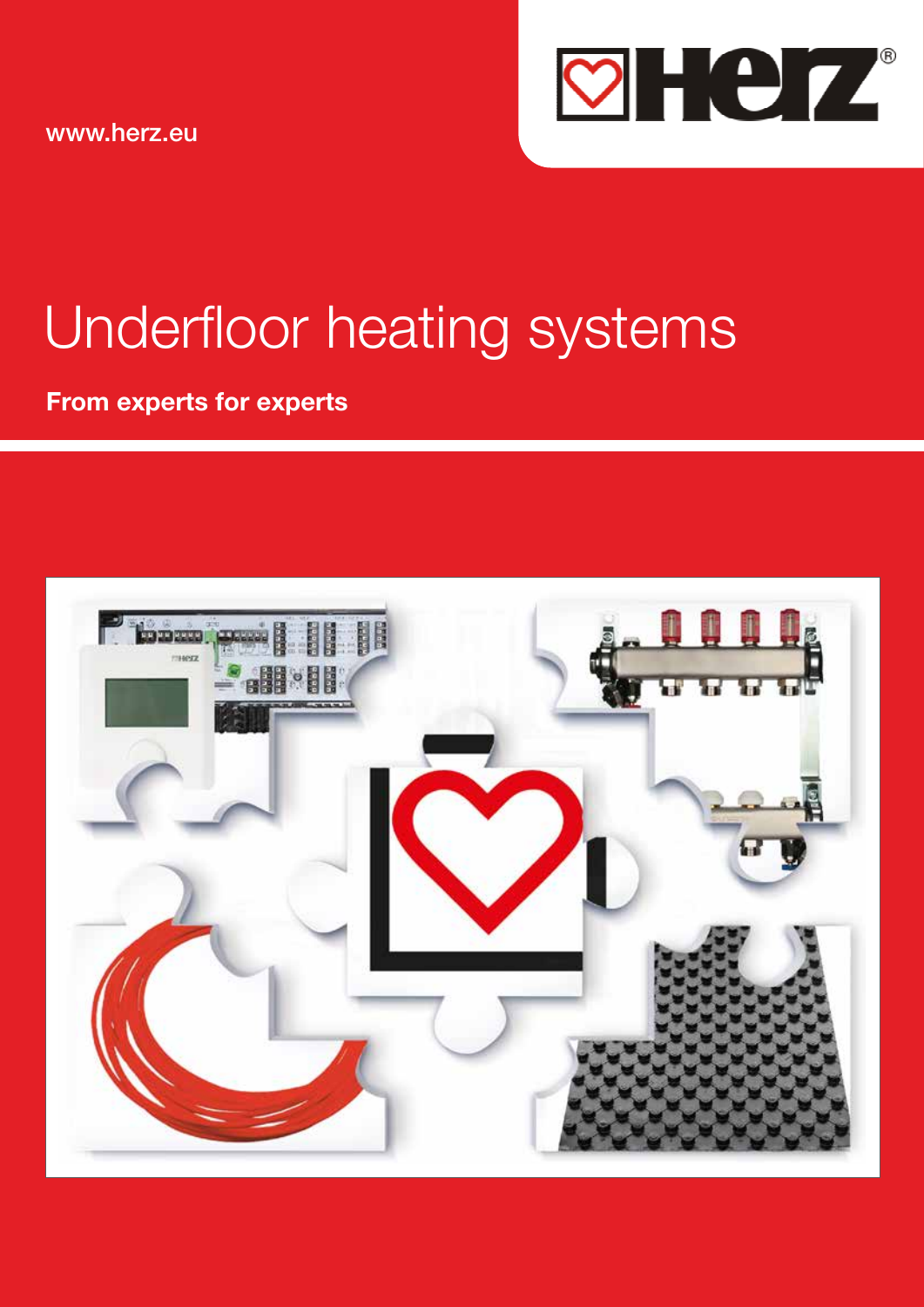



# Underfloor heating systems – from experts for experts

HERZ is the synonym for heating. We offer a wide and harmonized range of products around the theme underfloor heating: from pipes and installation panels including accessories, control stations and distributors to solutions for optimum room temperature control.

|          | ⊠ 5-layer PE-RT-pipe             | page 3     |
|----------|----------------------------------|------------|
|          | ⊠ Mounting system studded panel  | page 4     |
|          | ⊠ Mounting system tacker panel   | page 5     |
|          | ⊠ Rod-type distributors          | page 6 - 7 |
|          | <b>sqrt</b> Distributor cabinets | page 7     |
|          | ⊠ Accessories                    | page 8     |
|          | ⊠ Control signal distributor     | page 9     |
|          | <b>⊠</b> Room thermostats        | page 9     |
| $\circ$  | Actuators                        | page 9     |
| $\circ$  | <b>COMPACTFLOOR</b>              | page 10    |
| $\infty$ | <b>FLOORFIX</b>                  | page 11    |
|          |                                  |            |

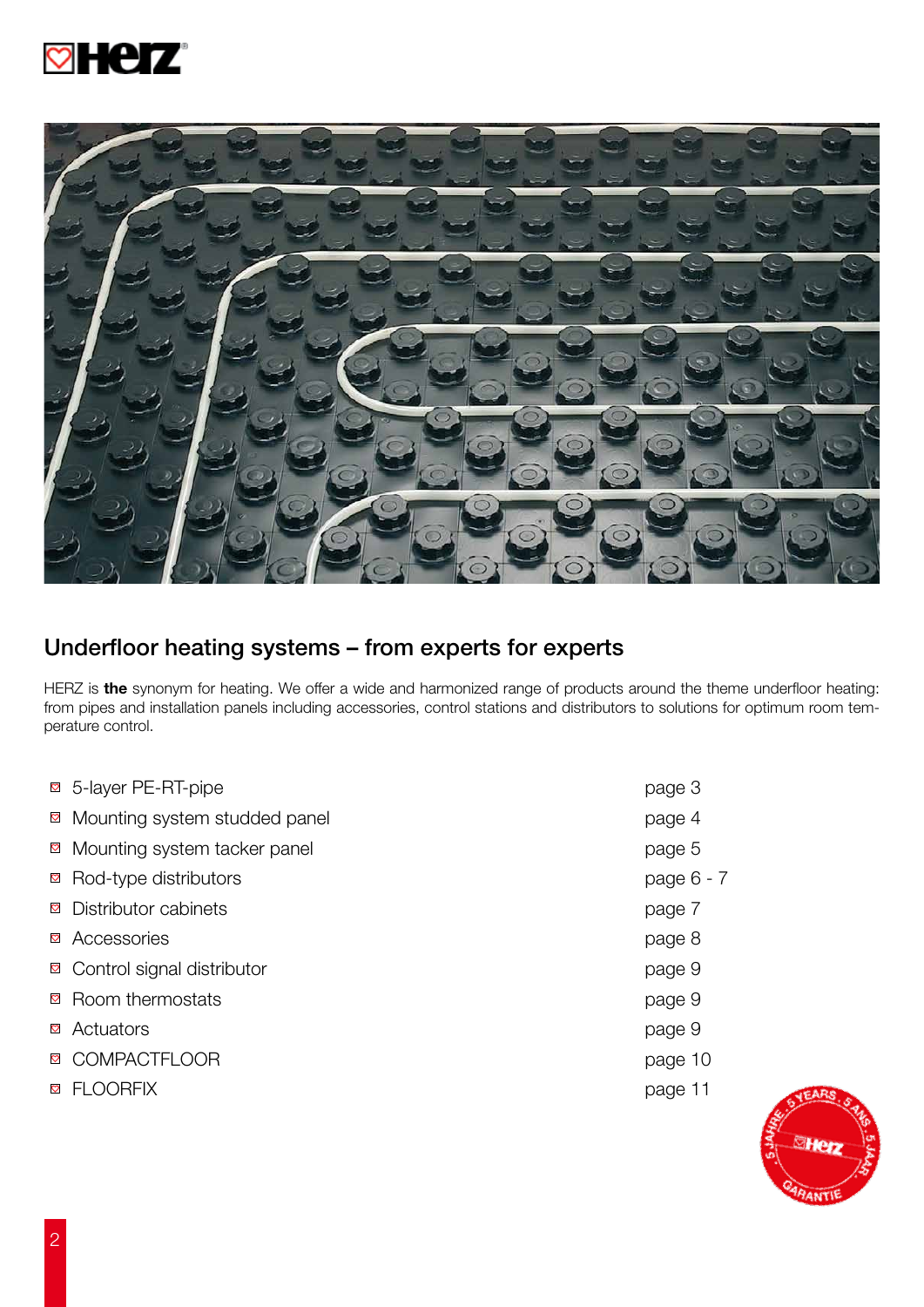

# HERZ 5-layer PE-RT-pipe family

The HERZ PE-RT 5-layer pipes are perfect suited for use in underfloor and wall heating, concrete core activation, cooling ceilings, energy floors, open space and industrial surface heating.

- **B** High-security pipe
- Avaliable as 5-layer PE-RT plastic pipe or as 5-layer PE-RT aluminum composite pipe
- Oxygen diffusion tight according to DIN 4726
- **PE-RT** outer layer for protection against mechanical damage of the oxygen barrier layer
- Manufactured according to EN ISO 22391 or EN ISO 21003
- 5-layer PE-RT plastic pipe: red 5-layer PE-RT aluminum composite pipe: white



| <b>Dimension</b>                                        | $16 \times 2,0$                                   | $17 \times 2,0$                                   | $18 \times 2,0$                                   | $20 \times 2,0$                              | $16 \times 2,0$                              | $20 \times 2,0$                              |
|---------------------------------------------------------|---------------------------------------------------|---------------------------------------------------|---------------------------------------------------|----------------------------------------------|----------------------------------------------|----------------------------------------------|
| Order number                                            | U 162X XX                                         | U 172X XX                                         | U 182X XX                                         | U 202X XX                                    | 3 D <sub>160</sub> 20                        | 3 C <sub>200</sub> 30                        |
| According to                                            | <b>EN ISO 22391</b>                               | <b>EN ISO 22391</b>                               | EN ISO 22391                                      | <b>EN ISO 22391</b>                          | EN ISO 21003                                 | EN ISO 21003                                 |
| Delivery length [m]                                     | 240/480/600                                       | 240/480/600                                       | 240/480                                           | 240/480                                      | 200                                          | 100                                          |
| Material                                                | PE-RT<br>Polyethylen<br>temp.stabilized           | PE-RT<br>Polyethylen<br>temp.stabilized           | PE-RT<br>Polyethylen<br>temp.stabilized           | PE-RT<br>Polyethylen<br>temp.stabilized      | PE-RT/AI/PE-RT                               | PE-RT/AI/PE-RT                               |
| Order reference                                         | <b>PE-RT 16x2</b>                                 | PE-RT 17x2,0                                      | PE-RT 18x2,0                                      | PE-RT 20x2,0                                 | PE-RT/AI/PE-RT<br>16x2                       | PE-RT/AI/PE-RT<br>20x2                       |
| Type                                                    | 5-layer plastic<br>pipe                           | 5-layer plastic<br>pipe                           | 5-layer plastic<br>pipe                           | 5-layer plastic<br>pipe                      | 5-layer aluminum<br>composite pipe           | 5-layer aluminum<br>composite pipe           |
| ø Outside [mm]                                          | 16                                                | 17                                                | 18                                                | 20                                           | 16                                           | 20                                           |
| Wall thickness [mm]                                     | $\overline{2}$                                    | $\overline{2}$                                    | $\overline{2}$                                    | $\overline{2}$                               | $\overline{2}$                               | $\overline{2}$                               |
| ø Inside [mm]                                           | 12                                                | 13                                                | 14                                                | 16                                           | 12                                           | 16                                           |
| Tube weight [g/lfm]                                     | 90                                                | 100                                               | 104                                               | 120                                          | 102                                          | 175                                          |
| Tube weight with H2O [g/lfm]                            | 203                                               | 233                                               | 258                                               | 321                                          | 215                                          | 376                                          |
| Inner volume [I/m]                                      | 0,113                                             | 0,133                                             | 0,154                                             | 0,201                                        | 0,113                                        | 0,201                                        |
| Expansion coefficient [mm/<br>mK]                       | 0,19                                              | 0,19                                              | 0,19                                              | 0,19                                         | 0,023                                        | 0,023                                        |
| Thermal conductivity [W/mK]<br>average                  | 0,35                                              | 0,35                                              | 0,35                                              | 0,35                                         | 0,47                                         | 0,47                                         |
| Oxygen diffusion [mg/ld]                                | < 0.1                                             | < 0.1                                             | < 0.1                                             | < 0.1                                        | < 0.1                                        | < 0.1                                        |
| Class 4: max. temperature<br>[°C] / max. pressure [bar] | 70/6                                              | 70/6                                              | 70/6                                              | 70/6                                         | 70/10                                        | 70/10                                        |
| Class 5: max. temperature<br>[°C] / max. pressure [bar] | 90/4                                              | 90/4                                              | 90/4                                              | 90/4                                         | 90/10                                        | 90/10                                        |
| <b>Bend radius</b>                                      | $5 \times AD$                                     | $5 \times AD$                                     | $5 \times AD$                                     | $5 \times AD$                                | $5 \times AD$                                | $5 \times AD$                                |
| Color                                                   | red                                               | red                                               | red                                               | red                                          | white                                        | white                                        |
| Layer structure                                         | PE-RT adhesive<br>barrier layer<br>adhesive PE-RT | PE-RT adhesive<br>barrier layer<br>adhesive PE-RT | PE-RT adhesive<br>barrier layer<br>adhesive PE-RT | PE-RT adhesive<br>Alumium<br>adhesiver PE-RT | PE-RT adhesive<br>Alumium<br>adhesiver PE-RT | PE-RT adhesive<br>Alumium<br>adhesiver PE-RT |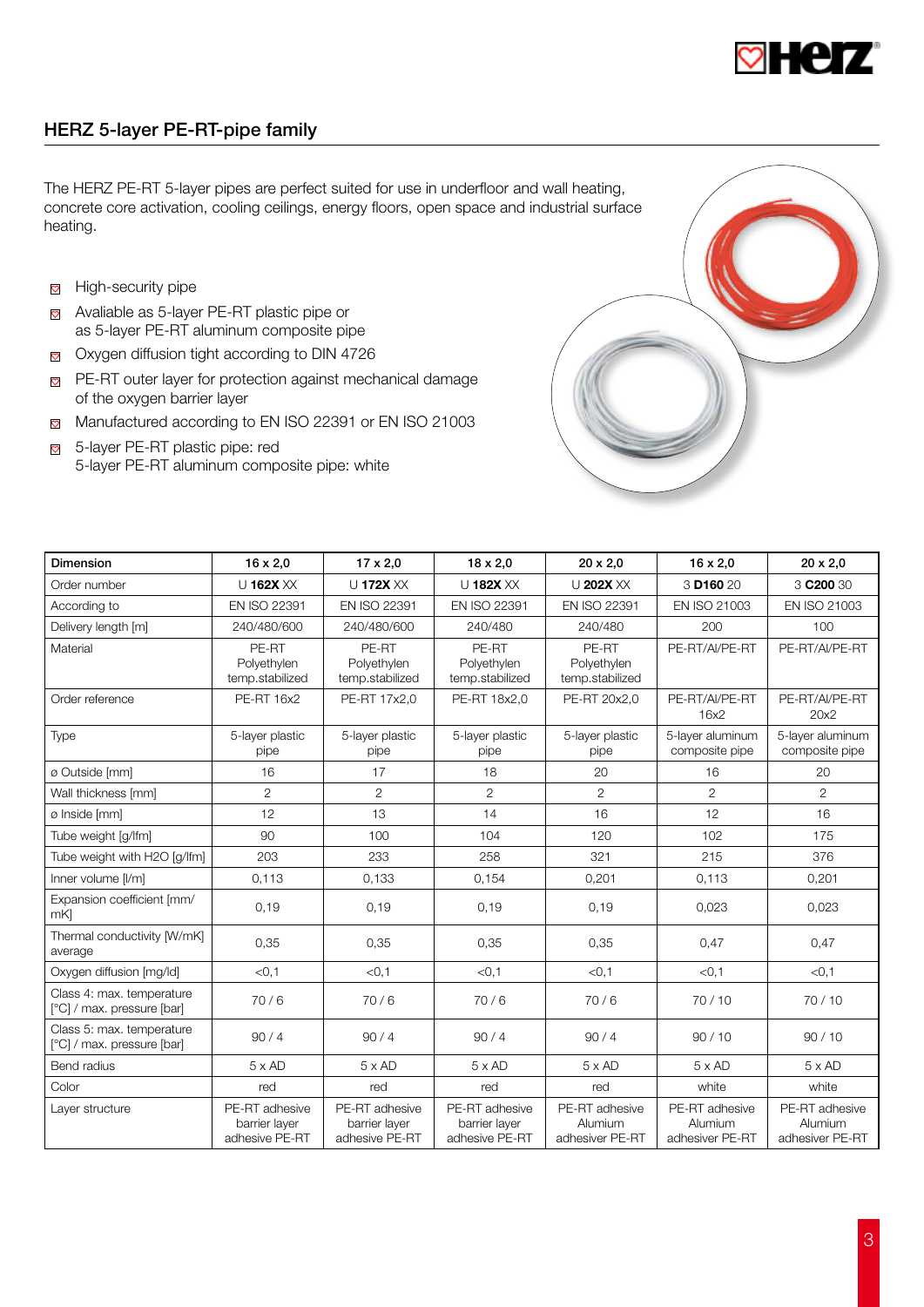

# HERZ mounting system studded panel

- For pipes  $\varnothing$  14 17 mm
- **Increased sure-footedness**
- The "nubs on nubs" principle ensures an almost waste-free installation  $\circ$
- The knob design guarantees an absolutely secure hold of the heating pipe  $\heartsuit$
- Smallest pipe distance: 50 mm  $\ddot{\circ}$

|                                      | 3 F030 02                        | 3 F030 01                             |
|--------------------------------------|----------------------------------|---------------------------------------|
| Panel format (length x width)        | 1450 x 850 mm                    | 1450 x 850 mm                         |
| Effective size (length x width)      | 1400 x 800 mm                    | 1400 x 800 mm                         |
| Effective area                       | $1,12 \, \text{m}^2$             | $1,12 \, \text{m}^2$                  |
| Laying pattern (pipe spacing)        | 50 mm                            | 50 mm                                 |
| Nominal thickness of insulation dL   | 11 mm (thickness of delivery)    | 30-2 mm                               |
| Total thickness incl. rail bases     | 31 mm                            | 51 mm                                 |
| Pipe diameter                        | $14 - 17$ mm                     | 14 - 17 mm                            |
| Application type acc. to DIN 4108-10 | <b>DEO</b>                       | <b>DESsg</b>                          |
| Classification according to EN 13163 | <b>EPS 150</b>                   | <b>PST-TK 5000</b>                    |
| Acoustic Improvement Value           | $\overline{\phantom{a}}$         | 28 dB (Impact sound insulation board) |
| Thermal conductivity                 | 0.035 W/mK                       | 0,040 W/mK                            |
| Thermal Transfer Resistivity         | 0,30 m <sup>2</sup> K/W          | 0,75 m <sup>2</sup> K/W               |
| Thermolability                       | 80 °C                            | 80 °C                                 |
| max. traffic load                    | 45 kPA (4500 kg/m <sup>2</sup> ) | 5 kPa (500 kg/m <sup>2</sup> )        |
| Colour polystyrol foil               | black                            | black                                 |

|                                            | 3 F030 03                                        |                                          |
|--------------------------------------------|--------------------------------------------------|------------------------------------------|
| Panel format (length x width)              | 1450 x 850 mm                                    |                                          |
| Effective size (length x width)            | 1400 x 800 mm                                    |                                          |
| Effective area                             | $1,12 \, \text{m}^2$                             |                                          |
| Laying pattern (pipe spacing)              | 50 mm                                            |                                          |
| Height of nops, total                      | $20 \text{ mm}$                                  |                                          |
| Pipe diameter                              | $14 - 17$ mm                                     |                                          |
| Film                                       | Polystyrol (PS)                                  | Studded plates made of deep<br>$\circ$   |
| Film thickness                             | mm                                               | drawn 1 mm thick polystyrene film        |
| Humidity protection according to DIN 18560 | Polystyrol (PS) 1 mm                             | Laying on heat and<br>$\circ$            |
| Weight per piece                           | approx. 1280 g                                   | sound insulation                         |
| Standard colour of polystyrol foil         | black                                            | Suitable for cement and<br>$\circ$       |
| max, traffic load                          | 5 kPa (500 kg/m <sup>2</sup> )                   | floating screed                          |
| Packing unit per palette                   | 130 pcs./palette = 145,6 m <sup>2</sup> /palette | Smallest pipe distance: 50 mm<br>$\circ$ |
| Packing unit per cardboard                 | 12 pcs. = $13,44$ m <sup>2</sup>                 |                                          |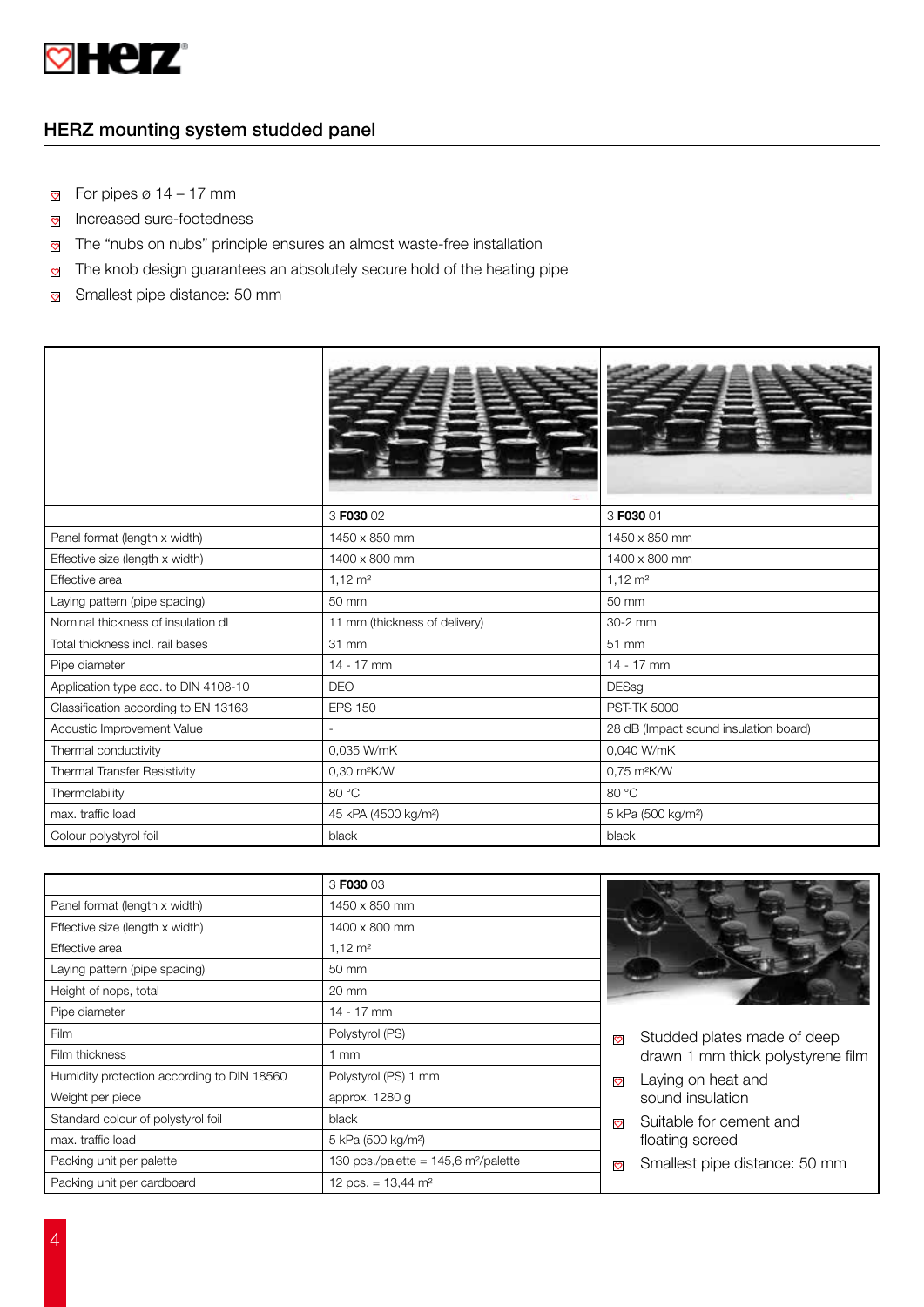

# HERZ mounting system tacker panel

|                         |                                                                                                                                                           | Dim.                   | <b>EAN</b><br>91 20068 | Order<br>number | <b>Sale</b><br>Unit |
|-------------------------|-----------------------------------------------------------------------------------------------------------------------------------------------------------|------------------------|------------------------|-----------------|---------------------|
| ■ 88° 区ズ<br>113-641-812 | Tacker panel for floor heating systems.<br>of EPS 70, coated with a PP fabric film.<br>Compressive strength 70 kPa,<br>thermal conductivity 0,039 W/m*K   | 1,000 x 10,000 x 30 mm | 890052                 | $H$ 3070 01     | $10 \text{ m}^2$    |
|                         | Tacker panel for floor heating systems,<br>of EPS 100, coated with a PP fabric film.<br>Compressive strength 100 kPa,<br>thermal conductivity 0,035 W/m*K | 1,000 x 10,000 x 30 mm | 880083                 | H 3100 01       | $10 \text{ m}^2$    |

# Tacker fastening

#### Tacker needle

|   | Tacker needle for fastening of the heating pipe to the insulation. Collected with tape<br>into magazines of 30 needles, black. Use of the tacker 3 F110 13 allows for simple and<br>efficient fastening of the pipes.                       | 998997 | 3 F110 06 | 200 |
|---|---------------------------------------------------------------------------------------------------------------------------------------------------------------------------------------------------------------------------------------------|--------|-----------|-----|
| T | Special tacker needle, extra long needle shape, specially suited for unlaminated surfaces,<br>of high-quality polyamide, in magazines of 30 needles. Use oft he tacker 3 F110 13<br>allows for simple and efficient fastening of the pipes. | 999000 | 3 F110 07 | 300 |

# Rail fastening

#### Clip rail

U-profile, extruded fastening strip with profiled pipe retention clips in a light, compact and low-profile design effectively prevents weakening of the subfloor, suitable for all rigid floor coverings, stone panels, natural stone and ceramic flooring, for quick laying and clipping in. Fastening to the thermal insulation via double-sided tape or with fastening needles through the perforations.

| Clip rail for pipes $\varnothing$ 18 mm<br>Profile size: L x W x H = $2.000$ x 40 x 25 mm, Version with adhesive tape                     |        | 3 F100 31 | 32 |
|-------------------------------------------------------------------------------------------------------------------------------------------|--------|-----------|----|
| Clip rail for pipes $\varnothing$ 18 mm<br>Profile size: L x W x H = $2.000$ x 40 x 25 mm, Version without adhesive tape                  | 030185 | 3 F100 32 | 32 |
| Clip rail for pipes $\varnothing$ 20 mm<br>Profile size: $L \times W \times H = 2.000 \times 50 \times 25$ mm, Version with adhesive tape | 030192 | 3 F100 33 | 32 |
| Clip rail for pipes $O$ 20 mm<br>Profile size: $L \times W \times H = 2.000 \times 50 \times 25$ mm, Version without adhesive tape        | 030208 | 3 F100 34 | 32 |

#### Fixing needle

| Fixing needles, red<br>For direct fastening of insulation with thickness of 30 mm or more. Due to the special material<br>used, these fixing needles have outstanding retaining strength, which can be further increased<br>by pressing in the needles at an angle.   | 998966 | 3 F110 03 | 500 |
|-----------------------------------------------------------------------------------------------------------------------------------------------------------------------------------------------------------------------------------------------------------------------|--------|-----------|-----|
| Fixing needles, green<br>For direct fastening of insulation with thickness of 40 mm or more. Due to the special material<br>used, these fixing needles have outstanding retaining strength, which can be further increased<br>by pressing in the needles at an angle. | 998973 | 3 F110 04 | 500 |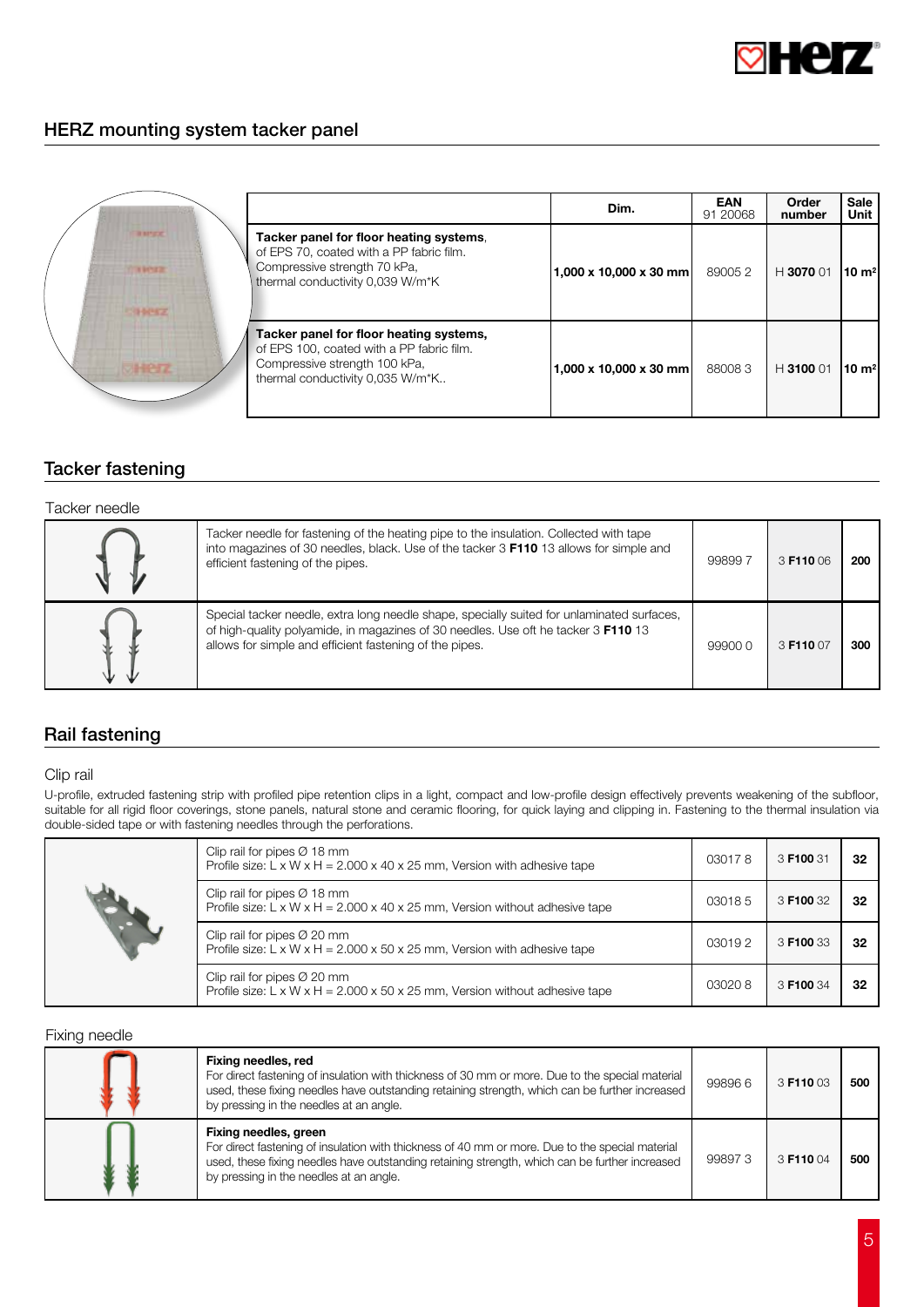

# HERZ plastic distributor UNI MINI

- Heating and cooling  $\circ$
- Made of thermally insulated plastic  $\circ$
- High temperature stable up to 70 °C  $\circ$
- Modular design with 2-port and 3-port elements  $\heartsuit$
- No condensation  $\circ$



| <b>8732</b> 03 - 1 <b>8732</b> 12    |                                | 8733 03 - 1 8733 12                |                                |  |
|--------------------------------------|--------------------------------|------------------------------------|--------------------------------|--|
| Flow manifold 6/4":                  | Return flow manifold 6/4":     | $\blacksquare$ Flow manifold 6/4": | Return flow manifold 6/4":     |  |
| $\bullet$ Flow meter 0 - 3 I/min red | • with thermostatic valve      | • Flow meter 0 - 6 I/min grey      | • with thermostatic valve      |  |
| • Drain valve red                    | • Drain valve blue             | • Drain valve red                  | • Drain valve blue             |  |
| • Vent valve                         | • Vent valve                   | $\bullet$ Vent valve               | • Vent valve                   |  |
| $\bullet$ 3/4" pipe connection       | $\bullet$ 3/4" pipe connection | 1 ● 3/4" pipe connection           | $\bullet$ 3/4" pipe connection |  |

# HERZ stainless steel manifold

HERZ stainless steel manifolds can be used for floor, wall and ceiling heating and cooling systems as well as in combination with radiators. In the product version with thermostatic valves, individual heating circuits can be switched off and individually regulated and the flow rate can be set specifically. The manifolds are closed at one end with an end module. Distributor inlet is female thread G1 "- this allows connection with threaded pipes or with an adapter for the HERZ PIPEFIX system. We recommend the use of HERZ ball valves.



- Flow manifold G1˝:
- Flow meter 0 3 l/min red
- Drain valve red • Vent valve
- 3/4˝ pipe connection
- Return flow manifold G1˝:
- with thermostatic valve
- Drain valve blue
- Vent valve
- 3/4˝ pipe connection



Flow manifold G1˝:

- Flow meter 0 6 l/min grey
- Drain valve red
- Vent valve
- 3/4˝ pipe connection
- Return flow manifold G1˝:
- with thermostatic valve
- Drain valve blue • Vent valve
- 
- 3/4˝ pipe connection

## HERZ ball valves

These HERZ ball valves made of nickel-plated brass were specially developed for HERZ stainless steel manifolds. They have an O-ring seal and are available with red and blue handles in straight and corner versions.



| Order<br>number | DN | Handle<br>colour |
|-----------------|----|------------------|
| 1 2224 03       | 25 | red              |
| 1 2224 13       | 25 | blue             |



| Order<br>number | DN | Handle<br>colour |
|-----------------|----|------------------|
| 1 2205 13       | 25 | red              |
| 1 2205 23       | 25 | blue             |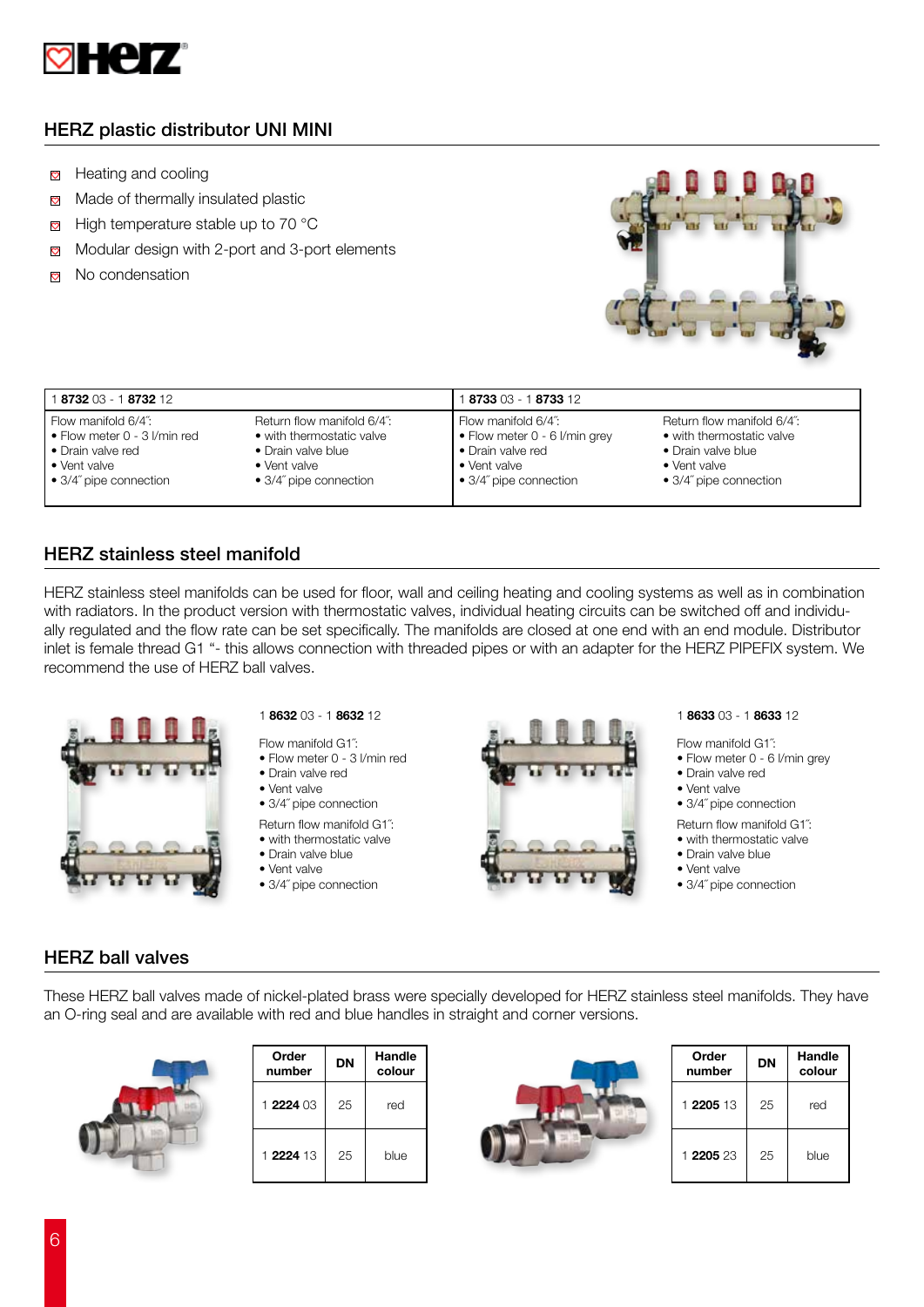

# HERZ rod-type brass manifolds

The HERZ rod-type heating circuit manifolds made of brass CW614N are available with 1 to 16-port manifolds as well as with flowmeters up to max. 3 l/min or 6 l/min to adjust the flow rate. The manifolds 1 8531 xx, 1 8532 xx and 1 8533 xx can be optionally equipped with thermal actuators for individual room temperature control. The manifolds include venting, filling and draining valve, nameplates and soundproof mounting units.

|                  | 1 8534 03 - 12                                                             | 1853203-16                                                                        | 1853103-16                                                          | 1853393<br>1 8533 03 - 16                                                         | 1 8531 42 - 56                                                                    |
|------------------|----------------------------------------------------------------------------|-----------------------------------------------------------------------------------|---------------------------------------------------------------------|-----------------------------------------------------------------------------------|-----------------------------------------------------------------------------------|
| <b>Dimension</b> | <b>DN 25</b>                                                               | DN 25                                                                             | DN 25                                                               | <b>DN 25</b>                                                                      | DN 32                                                                             |
| Pipe connection  | Connection with clamp<br>connector G 3/4"                                  | Connection with clamp<br>connector G 3/4"                                         | Connection with clamp<br>connector G 3/4"                           | Connection with clamp<br>connector G 3/4"                                         | Connection with clamp<br>connector G 3/4"                                         |
| <b>Pipes</b>     | <b>HERZ</b> aluminum<br>composite pipes and<br>HERZ 5-layer PE-RT<br>pipes | <b>HERZ</b> aluminum<br>composite pipes and<br><b>HERZ 5-layer PE-RT</b><br>pipes | HERZ aluminum<br>composite pipes and<br>HERZ 5-layer PE-RT<br>pipes | <b>HERZ</b> aluminum<br>composite pipes and<br><b>HERZ 5-layer PE-RT</b><br>pipes | <b>HERZ</b> aluminum<br>composite pipes and<br><b>HERZ 5-layer PE-RT</b><br>pipes |
| Flow             | Upper shotoff inserts                                                      | Flow meter 3 I/min                                                                | Upper shotoff inserts                                               | Flow meter 6 I/min                                                                | Flow meter 6 I/min                                                                |
| Return flow      | Upper shotoff inserts                                                      | Thermostatic valve                                                                | Thermostatic valve                                                  | Thermostatic valve                                                                | Thermostatic valve                                                                |
| Max. temperature | 110 °C                                                                     | 70 °C                                                                             | 110 °C                                                              | 70 °C                                                                             | 70 °C                                                                             |
| Heating circuit  | $3 - 12$ times                                                             | $3 - 16$ times                                                                    | $3 - 16$ times                                                      | $1 - 16$ times                                                                    | $2 - 16$ times                                                                    |

### HERZ Distributor cabinets

The HERZ distribution cabinets made of sheet steel are hot-dip galvanized and white powder-coated (RAL 9003). They have a front door and a front frame, installation depth and installation height are adjustable.

| Model |                                                                                                                                                                                                                                                                                    | Dim.          | <b>EAN</b><br>90 04174 | Order<br>number | <b>Sale</b><br>Unit |
|-------|------------------------------------------------------------------------------------------------------------------------------------------------------------------------------------------------------------------------------------------------------------------------------------|---------------|------------------------|-----------------|---------------------|
|       | <b>HERZ</b> distributor cabinet of sheet steel<br>for HERZ rod-type manifold<br>Adjustable installation depth (80-110 mm) and                                                                                                                                                      | Width 300 mm  | 812002                 | 1856903         |                     |
|       |                                                                                                                                                                                                                                                                                    | Width 400 mm  | 812101                 | 1856904         | 1.                  |
|       | cabinet height (705-775 mm),<br>fastening rail for distributor mounts and front panel powder-coated.                                                                                                                                                                               | Width 500 mm  | 812200                 | 1856905         |                     |
|       | With removable pipe redirection rail.                                                                                                                                                                                                                                              | Width 600 mm  | 812309                 | 1856910         | 1.                  |
|       | <b>HERZ-</b> distributor cabinet of sheet steel for<br><b>HERZ COMPACTFLOOR</b><br>Adjustable installation depth (150-190 mm) and<br>cabinet height (720-805 mm),<br>fastening rail for distributor mounts and front panel powder-coated.<br>With removable pipe redirection rail. | Width 750 mm  | 812408                 | 1856915         | 1.                  |
|       |                                                                                                                                                                                                                                                                                    | Width 900 mm  | 812507                 | 1856920         |                     |
|       |                                                                                                                                                                                                                                                                                    | Width 1050 mm | 812606                 | 1856925         | 1.                  |
|       |                                                                                                                                                                                                                                                                                    | Width 1200 mm | 812705                 | 1856930         | 1.                  |
|       |                                                                                                                                                                                                                                                                                    | Width 1500 mm | 812804                 | 1856940         | 1.                  |
|       |                                                                                                                                                                                                                                                                                    | Width 750 mm  | 815010                 | 1857050         | 1.                  |
|       |                                                                                                                                                                                                                                                                                    | Width 900 mm  | 815027                 | 1857051         | 1.                  |
|       |                                                                                                                                                                                                                                                                                    | Width 1050 mm | 815034                 | 1857052         |                     |
|       |                                                                                                                                                                                                                                                                                    | Width 1200 mm | 815041                 | 1857053         | 1.                  |
|       |                                                                                                                                                                                                                                                                                    | Width 1500 mm | 815058                 | 1857054         |                     |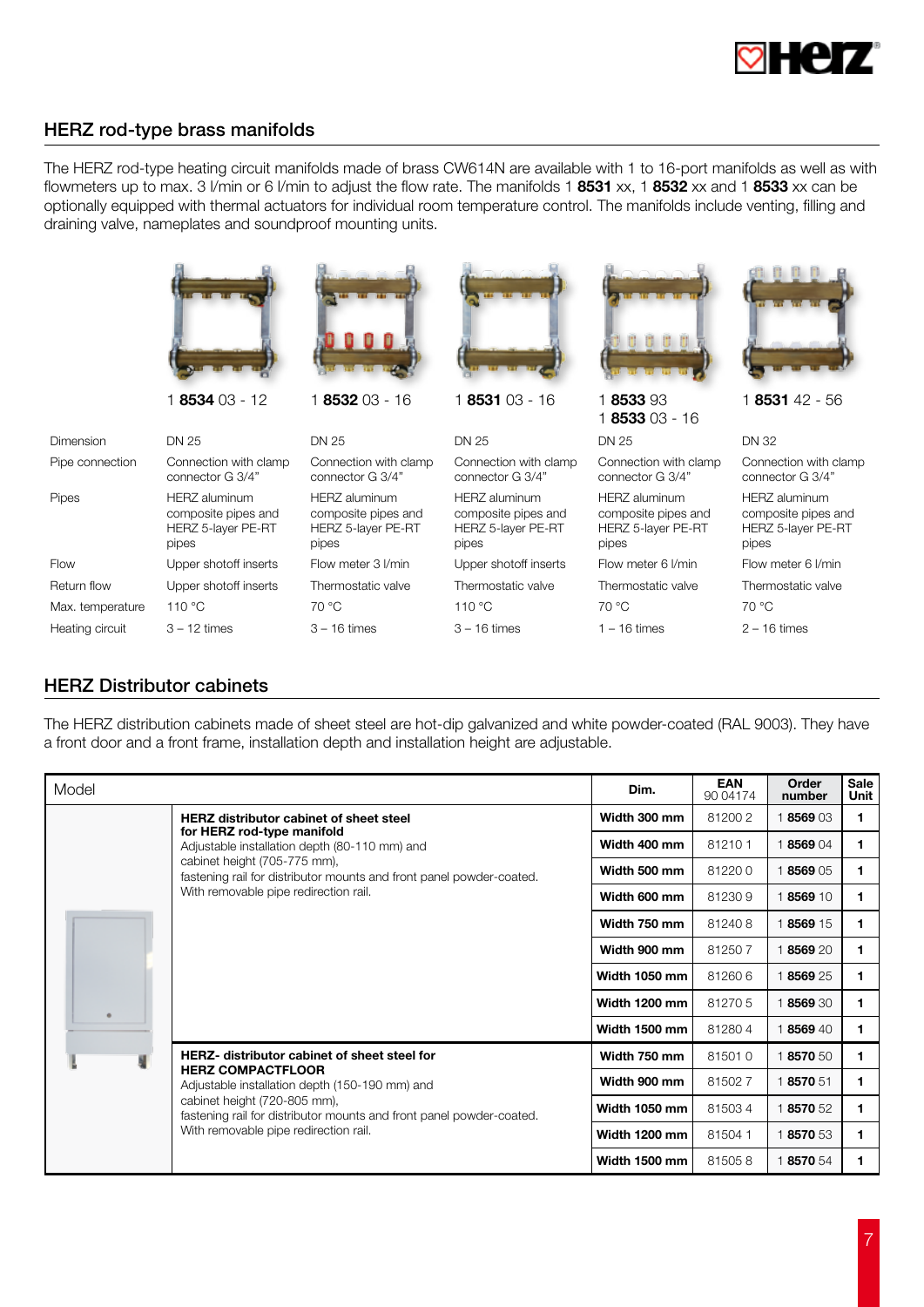

# Accessories

#### Angled pipe clamp

Plastic angled pipe clamp for redirecting the heating pipe by 90° in the area of ceiling openings, manifold feeder pipes, etc.

| Model |                                              | <b>EAN</b><br>90 04174 | Order<br>number | Sale<br>Unit |
|-------|----------------------------------------------|------------------------|-----------------|--------------|
|       | Plastic angled pipe clamp for pipe 14–18 mm. | 999017                 | 3 F110 08       | 500<br>pcs.  |
|       | Plastic angled pipe clamp for pipe 20 mm.    | 999024                 | 3 F110 09       | 50<br>pcs.   |

#### Insulation strips

Edge insulation strip made of polyethylene with foil flap for impact sound insulation according to DIN 18560.

| RDS 10/150 OK, 10 x 150 mm, with foil flap<br>998867 | 3 F080 03 | 8 rolls<br>of 25 m<br>each |
|------------------------------------------------------|-----------|----------------------------|
|------------------------------------------------------|-----------|----------------------------|

#### Cover film of polyethylene

|  | PE-film 0,2<br>Roll dimensions 1 x 150 m, thickness 0,2 mm, pattern red 50 x 50 mm | 998935 | $3$ F100 06   100 m <sup>2</sup> |  |
|--|------------------------------------------------------------------------------------|--------|----------------------------------|--|
|--|------------------------------------------------------------------------------------|--------|----------------------------------|--|

#### Screed additive

| The screed additive homogenizes the cement screed, resulting in improved thermal con-<br>ductivity and improved compressive and tensile strength. Consumption approx. 0,25 l/m <sup>2</sup> . | 998836 | 3 F090 01 | 10 kg |
|-----------------------------------------------------------------------------------------------------------------------------------------------------------------------------------------------|--------|-----------|-------|
|-----------------------------------------------------------------------------------------------------------------------------------------------------------------------------------------------|--------|-----------|-------|

## Level indicator for screed

|  | Level indicator for screed for marking measurement points in heating screeds for the<br>prescribed measurement of the readiness for pipe laying according to DIN EN 1264. | 998829 | 3 F090 OC | pcs. |
|--|---------------------------------------------------------------------------------------------------------------------------------------------------------------------------|--------|-----------|------|
|--|---------------------------------------------------------------------------------------------------------------------------------------------------------------------------|--------|-----------|------|

#### Expansion joint pipe laying kit

| Protective conduit for expansion joint profile<br>Corrugated pipe Ø 16 - 20 mm, length 40 cm, black                                                            | 998898 | 3 F100 02 | 50<br>DCS. |
|----------------------------------------------------------------------------------------------------------------------------------------------------------------|--------|-----------|------------|
| <b>Expansion strips for expansion joint profile</b><br>Expansion strips of PE-foam, height 80 mm, thickness 10 mm, length 1.800 mm, with<br>self-adhesive base | 030161 | 3 F100 30 | 36 m l     |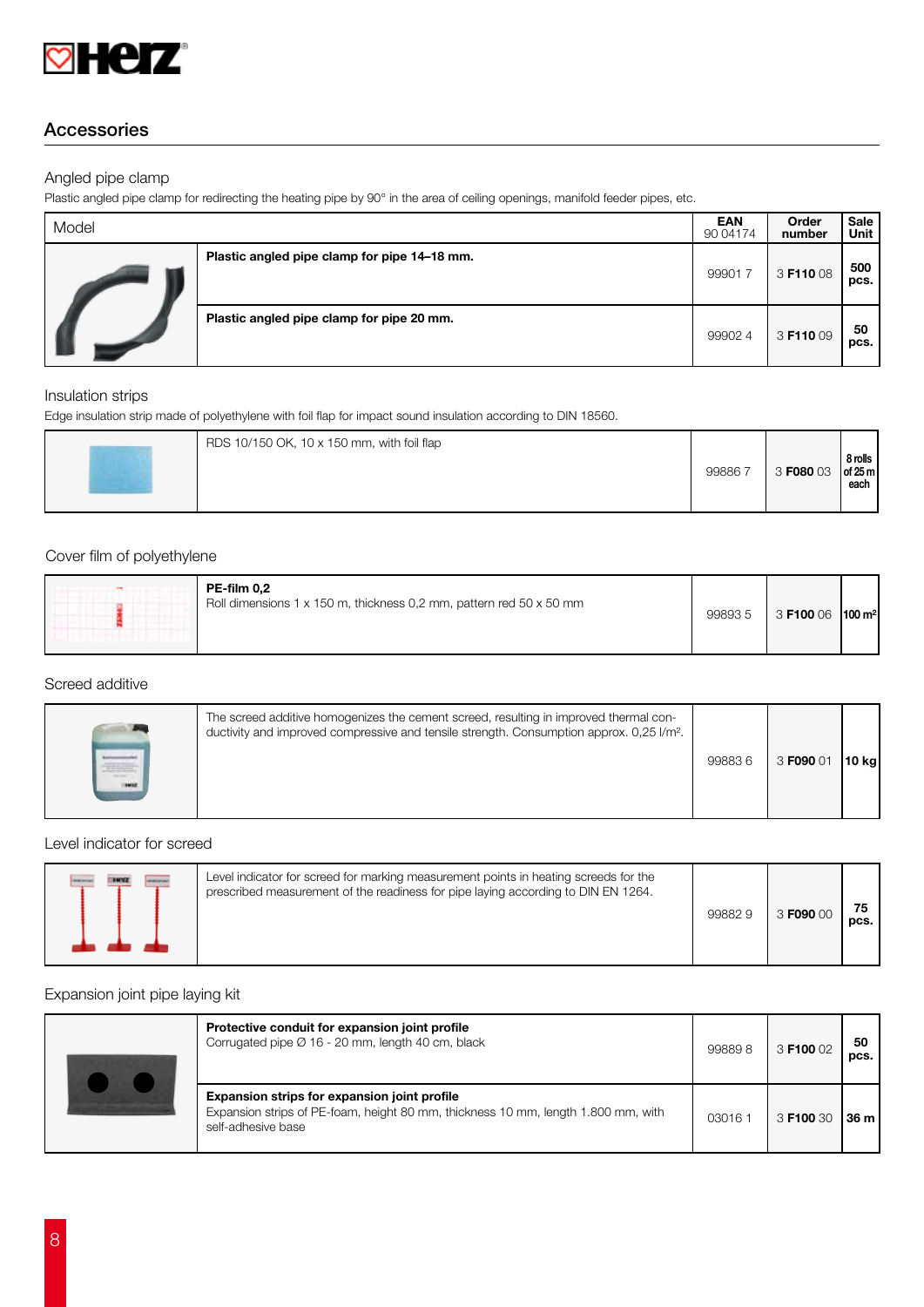

# HERZ control signal distributor

For central distribution of power supply and forwarding control signals of the programmable room thermostat to the thermal drives. Fields of application and product advantages:

- The signal distributor is used to control a surface heating and surface  $\circ$ cooling system
- Directs the space controller command and the pulldown signal  $\circ$ to the thermal drives
- $\sqrt{230}$  V or 24 V and 1 to 5 actuators per zone
- Easy wiring from 6 to 10 zones  $\circ$
- Version with pump logic and integrated valve protection function  $\circ$
- Input for a temperature limiter and dew point monitor  $\circ$

| $\triangleright$ | 3 F798 02 - 230 V/24 V |
|------------------|------------------------|
| ∧ 举              | $3$ F798 03 - 230 V    |
| ∧ 举              | 3 F798 $04 - 24$ V     |

# HERZ room thermostats

The electronic HERZ thermostats in analog and digital version are suitable for individual and optimized energy use by precise setpoint compliance. Fields of application and product advantages:

- $\Box$  Individual stand-alone single-room control or an individual single-room control in combination with a HERZ signal distributor for surface heating and surface cooling systems
- 
- Temperature measurement via precise NTC sensor  $\heartsuit$
- Selectable PI control algorithm  $\heartsuit$
- $\circ$ Noiseless switching triac output for 24 V actuators 3 **F799 15 - 230 V** 3 **F799 15 - 230 V**
- $\heartsuit$ Version with heating / cooling available
- Individually adjustable time program  $\heartsuit$
- Automatic antifreeze and valve protection function  $\circ$



### HERZ Actuators

The HERZ actuator is a thermoelectric actuator for opening and closing small valves and valves on heating circuit manifolds for surface heating and surface cooling systems. The main field of application is energy-efficient individual room control in the area of building services and building automation.

| Order number       | Operating<br>voltage | <b>Description</b>                                          | <b>Function</b> | <b>Connection</b> |
|--------------------|----------------------|-------------------------------------------------------------|-----------------|-------------------|
| 1770852            | 24 V, AC             |                                                             | NC.             | M 28 x 1.5        |
| 1770853            | 230 V, AC            | Actuating drive for 2-point control<br>without limit switch | <b>NC</b>       | M 28 x 1.5        |
| 1770824            | 230 V, AC            |                                                             | <b>NO</b>       | M 28 x 1.5        |
| 1771112            | 24 V, AC             |                                                             | <b>NC</b>       | M 28 x 1.5"       |
| $771110 + 1771124$ | 230 V, AC            |                                                             | NC.             | M 28 x 1.5"       |
| 1771111            | 230 V, AC            |                                                             | N <sub>O</sub>  | M 28 x 1.5"       |
| 1 7711 13          | 24 V, AC/DC          |                                                             | <b>NO</b>       | M 28 x 1.5"       |
| 1770887            | 230 V, AC            | Actuating drive for 2-point control                         | NC.             | M 28 x 1.5        |
| 1770810            | 230 V, AC            | with limit switch                                           | <b>NC</b>       | M 28 x 1.5"       |

' In combination with M 30 x 1.5 valves, the adapter 1 7708 86 or 1 7708 98 must be ordered separately. | "Also available as M 30 version.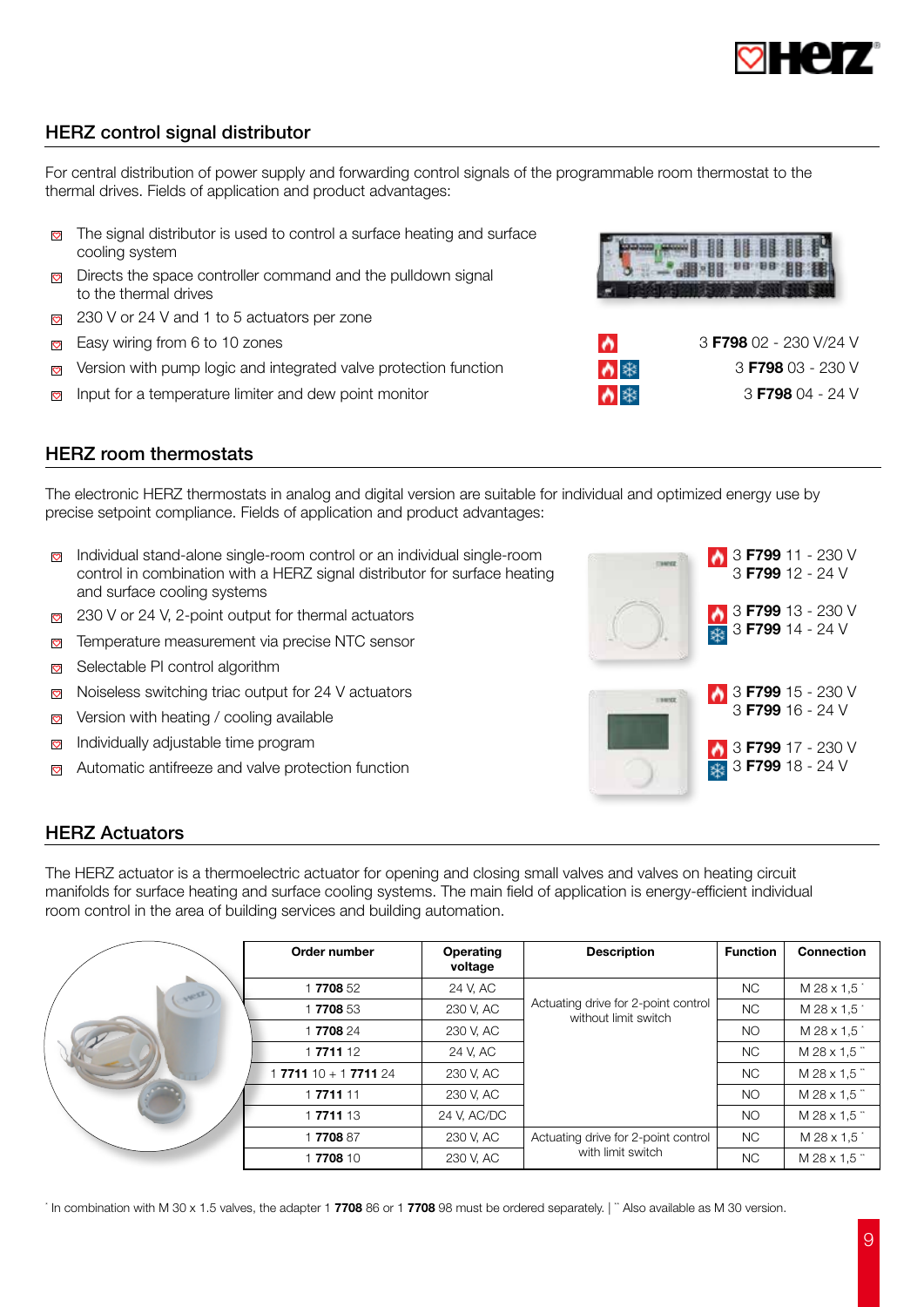

# HERZ Compactfloor

COMPACTFLOOR is a connection-ready control station including a high-efficiency circulating pump and flush-mounted box for the connection of 3 to 12 heating circuits for surface heating.

 $\circ$ 

- $\Box$  allows individual heating of rooms
- individually adjustable according to  $\circ$ consumer behavior and temperature
- distributor connection available on left or right  $\Box$  optional with connection possibility for 2 high-temperature  $\circ$
- minimal space requirement  $\circ$



- 3 E532 03-12 (rechts) 3 E532 13-22 (links)
- $\circ$ without high temperature circuits
- $\circ$ including electrical components for RTRs (actuators, signal distributors)
- $\circ$ including highly efficient circulating pump
- including over temperature  $\circ$ breaker
- $\heartsuit$  thermostatic head with contact sensor



optimal heat comfort

circuits

- 3 E533 03-12 (rechts)
- 3 E533 13-22 (links)
- with 2 high temperature  $\circ$ circuits
- $\circ$ including electrical components for RTRs (actuators, signal distributors)
- $\circ$ including highly efficient circulating pump
- $\circ$ including over temperature breaker
- $\circ$ thermostatic head with contact sensor

#### COMPACTFLOOR Simple - 1 4510 34

is a fixed value control station including high efficiency pump and thermostatic head with immersion sensor for connection of 3 to 12 heating circuits for surface heating in a compact design without electrical components for room temperature control. A flush-mounted box must be ordered separately.

#### COMPACTFLOOR WE - 3 F532 83-92

Connection-ready control station for floor heating, connected to a secondary district heating grid consisting of:

- Shutoff zone valve with fixed value control via thermostatic head with  $\circ$ contact sensor
- Pre-settable control and regulating valve with electronic drive  $\heartsuit$
- Countercurrent heat exchanger for system separation of stainless steel,  $\circ$ copper-soldered model
- Electronic highly efficient circulating pump  $\circ$
- Safety group with thermo-manometer, automatic air vent and safety valve  $\circ$
- Rod-type manifold of stainless steel, supply manifold with regulating inserts and flow indication and return manifold with  $\heartsuit$ thermostatic valves, drain with hose connection
- $\heartsuit$ Actuating drives for heating circuit control
- Automatic over-temperature protection via pump shutoff  $\heartsuit$
- Diaphragm pressure expansion tank with connection valve fully installed in distributor cabinet of galvanized sheet steel  $\heartsuit$
- $\heartsuit$ Vienna Energy class A approve

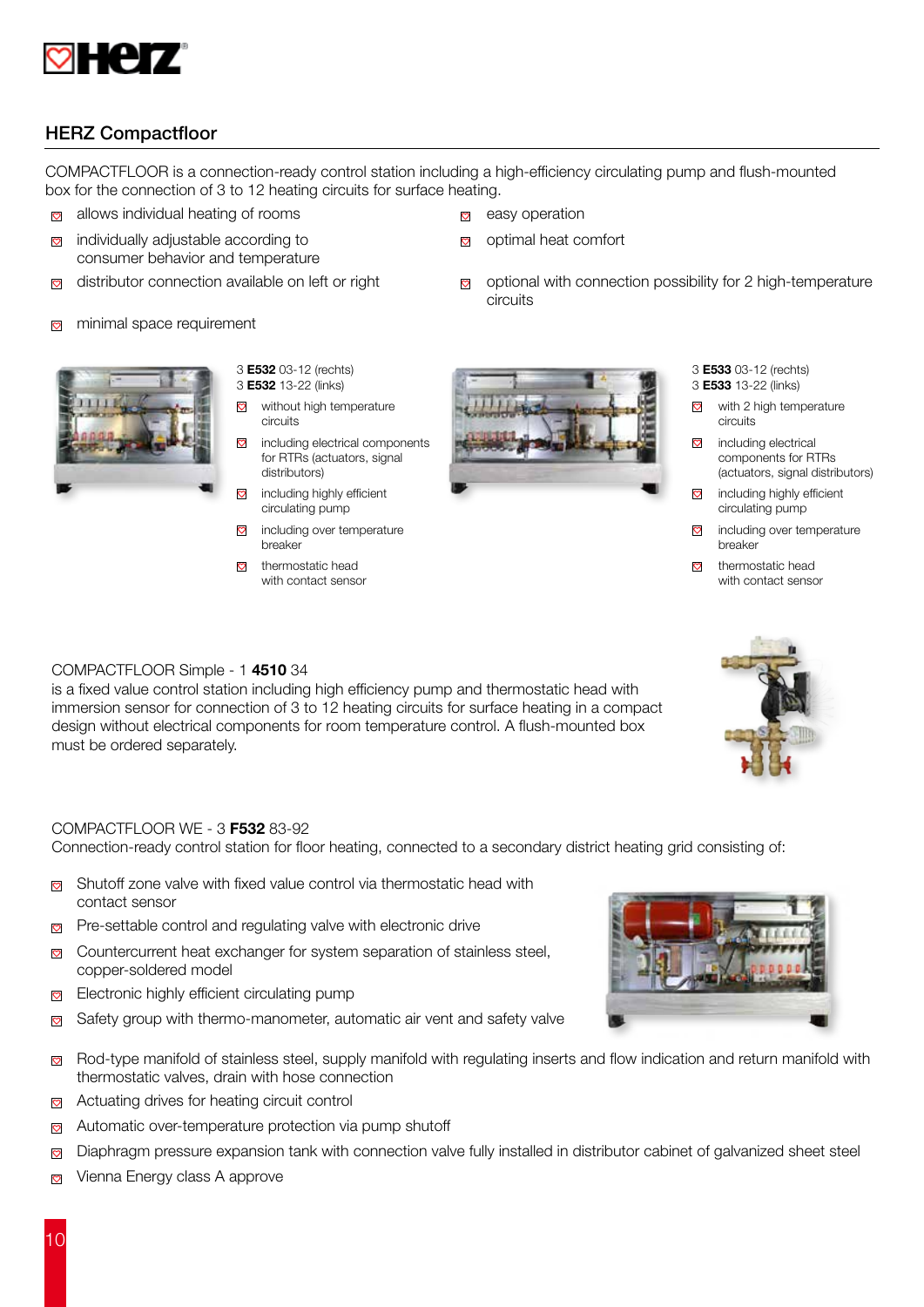

# HERZ FLOORFIX

In modern heating engineering, high expectations are placed on comfort and coziness. HERZ FLOORFIX enables the integration of floor heating circuits in radiator heating systems with low installation costs and optimal functionality.

The HERZ FLOORFIX is used to control the room temperature and to limit the heating water temperature. The inspection opening of the junction box can also be aligned to the neighboring room. The installation is carried out in a metal flush-mounted box, which is optionally available with a white or chrome-plated front cover. Another important advantage of the FLOORFIX is the spatial separation of the room temperature controller from the junction box.

The temperature of the supply heating water for the floor heating is set with the adjusting screw on the temperature scale. That means that circulation only takes place when the optimum operating temperature for the floor heating is reached. The room temperature is controlled by HERZ thermostats with remote adjuster, the pipe connection by HERZ clamping sets G 3/4" with inner cone in the dimensions  $14 \times 2$ ,  $16 \times 2$ ,  $18 \times 2$ ,  $20 \times 2$ .

| Maximum heating supply temperature                          | 80 °C              |
|-------------------------------------------------------------|--------------------|
| Setting range room temperature                              | 6 °C up to 28 °C   |
| Maximum operating pressure                                  | 10 <sub>bar</sub>  |
| Maximum differential pressure                               | 0.2 <sub>bar</sub> |
| Maximum room heating load (heat requirement)                | 1.000 Watt         |
| Maximum pipe length floor heating circuit                   | 20 <sub>m</sub>    |
| Set point range of temperature limiter                      | $30 - 60 °C$       |
| Recommended maximum operating temperature for floor heating | 35 °C              |





There is no disruptive interruption of the wall paneling required for the junction box, thereby a continuous area is possible, e.g. tiling.



The junction box of HERZ FLOORFIX floor heating is accessible from a neighboring room e.g. anteroom or storeroom. The panel of the junction box is optionally available in chrome or white plastic.

All information, diagrams and drawings contained in this document are in accordance with the information available at the time of printing and are for information purposes only. Changes in the sense of technical<br>progress a colour deviations are due to printing technology. Country-specific product deviations are possible. Subject to change of technical specifications and function. If you have any questions, please contact the nearest HERZ office.